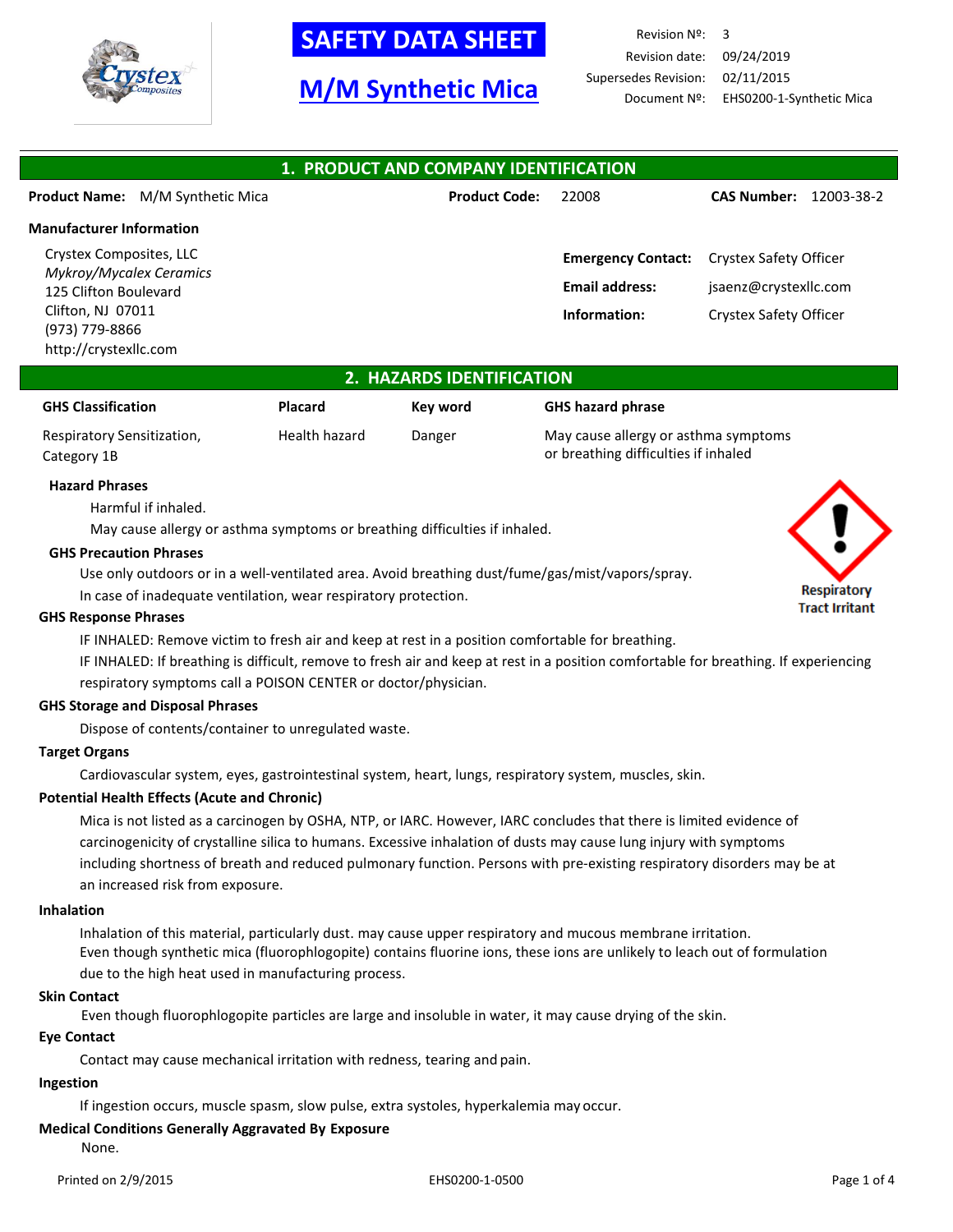

# **-SAFETY DATA SHEET-**

# **M/M Synthetic Mica**

Revision Nº: 2 Revision date: 2/11/2015 Supersedes Revision: 6/28/2014 Document Nº: EHS0200-1-Synthetic Mica

| 3. COMPOSITION/INFORMATION ON INGREDIENTS                                                                                                                                           |                                                                                                                    |                                |                                                                                                                                                                                                                               |  |  |  |
|-------------------------------------------------------------------------------------------------------------------------------------------------------------------------------------|--------------------------------------------------------------------------------------------------------------------|--------------------------------|-------------------------------------------------------------------------------------------------------------------------------------------------------------------------------------------------------------------------------|--|--|--|
|                                                                                                                                                                                     | <b>Hazardous Components (Chemical Name)</b>                                                                        | <b>CAS NUMBER</b>              | Concentration                                                                                                                                                                                                                 |  |  |  |
| 1. Fluorphlogopite                                                                                                                                                                  |                                                                                                                    | 12003-38-2                     | 100%                                                                                                                                                                                                                          |  |  |  |
|                                                                                                                                                                                     |                                                                                                                    |                                | <b>4. FIRST AID MEASURES</b>                                                                                                                                                                                                  |  |  |  |
| <b>Emergency and First Aid Procedures</b>                                                                                                                                           |                                                                                                                    |                                |                                                                                                                                                                                                                               |  |  |  |
|                                                                                                                                                                                     | If exposure occurs, move to fresh air. Call a physician.                                                           |                                |                                                                                                                                                                                                                               |  |  |  |
| In Case of Inhalation                                                                                                                                                               |                                                                                                                    |                                |                                                                                                                                                                                                                               |  |  |  |
|                                                                                                                                                                                     | persist get medical attention.                                                                                     |                                | If an adverse reaction is observed or irritation develops, remove the person from source of exposure to fresh air. If symptoms                                                                                                |  |  |  |
| In Case of Skin Contact                                                                                                                                                             |                                                                                                                    |                                |                                                                                                                                                                                                                               |  |  |  |
|                                                                                                                                                                                     |                                                                                                                    |                                | Wash the exposed skin with soap and water. If irritation or rash develops get medical attention.                                                                                                                              |  |  |  |
| In Case of Eye Contact                                                                                                                                                              |                                                                                                                    |                                |                                                                                                                                                                                                                               |  |  |  |
|                                                                                                                                                                                     |                                                                                                                    |                                | If dust enters eyes, flush immediately with clean water for 15 minutes and call a physician.                                                                                                                                  |  |  |  |
| In Case of Ingestion                                                                                                                                                                |                                                                                                                    |                                |                                                                                                                                                                                                                               |  |  |  |
|                                                                                                                                                                                     | expected from a small ingestion.                                                                                   |                                | Clear material from mouth. If large amounts of material are swallowed seek medical attention. No harmful effects are                                                                                                          |  |  |  |
| <b>Signs and Symptoms Of Exposure</b>                                                                                                                                               |                                                                                                                    |                                | Signs and symptoms of exposure include upper respiratory irritation, gastrointestinal irritation, muscle spasm, extra systoles,<br>bradycardia (slow pulse), hypokalemia (low potassium), and skin and eye irritation, burns. |  |  |  |
|                                                                                                                                                                                     |                                                                                                                    |                                | <b>5. FIRE FIGHTING MEASURES</b>                                                                                                                                                                                              |  |  |  |
| <b>Flash Point:</b>                                                                                                                                                                 | <b>NA</b>                                                                                                          | <b>Auto ignition Point: NA</b> |                                                                                                                                                                                                                               |  |  |  |
| <b>Explosive Limits:</b>                                                                                                                                                            | ΝA                                                                                                                 | LEL: NA                        | UEL: NA                                                                                                                                                                                                                       |  |  |  |
| <b>Fire Fighting Instructions</b>                                                                                                                                                   |                                                                                                                    |                                |                                                                                                                                                                                                                               |  |  |  |
| Wear positive pressure, self-contained breathing apparatus for firefighting. Use structural firefighting clothing.<br>Flammable Properties and Hazards Suitable Extinguishing Media |                                                                                                                    |                                |                                                                                                                                                                                                                               |  |  |  |
| This material is not flammable or combustible but rather becomes molten. Use any media appropriate for the<br>surrounding fire, water fog, carbon dioxide, foam or dry chemical.    |                                                                                                                    |                                |                                                                                                                                                                                                                               |  |  |  |
| <b>Unsuitable Extinguishing Media</b>                                                                                                                                               |                                                                                                                    |                                |                                                                                                                                                                                                                               |  |  |  |
| <b>NA</b>                                                                                                                                                                           |                                                                                                                    |                                |                                                                                                                                                                                                                               |  |  |  |
| <b>6. ACCIDENTAL RELEASE MEASURES</b>                                                                                                                                               |                                                                                                                    |                                |                                                                                                                                                                                                                               |  |  |  |
|                                                                                                                                                                                     | Steps To Be Taken In Case Material Is Released Or Spilled                                                          |                                |                                                                                                                                                                                                                               |  |  |  |
|                                                                                                                                                                                     | Wear appropriate protective clothing and equipment. Sweep or vacuum up, avoiding the creation ofairborne dust, and |                                |                                                                                                                                                                                                                               |  |  |  |

collect in a suitable container for disposal. Dust collectors may be used aswell.

### **Protective Precautions, Protective Equipment and Emergency Procedures**

Use a NIOSH approved dust/mist respirator if dust is created.

### **7. HANDLING AND STORAGE**

### **Precautions To Be Taken in Handling**

Avoid generating and breathing dust. Avoid eye contact. Use with adequate ventilation. If clothing becomes contaminated, remove and launder before reuse. Wash thoroughly before eating and drinking.

Food, beverages and smoking materials should not be allowed in the work area.

### **Precautions To Be Taken in Storing**

Store in a dry area away from food and feed products. Avoid dust formation.

### **Other Precautions**

Printed on 2/9/2015 EHS0200-1-0500 Page 2 of 4 Mica is not listed as a carcinogen by OSHA, NTP, or IARC. However, IARC concludes that there is limited evidence of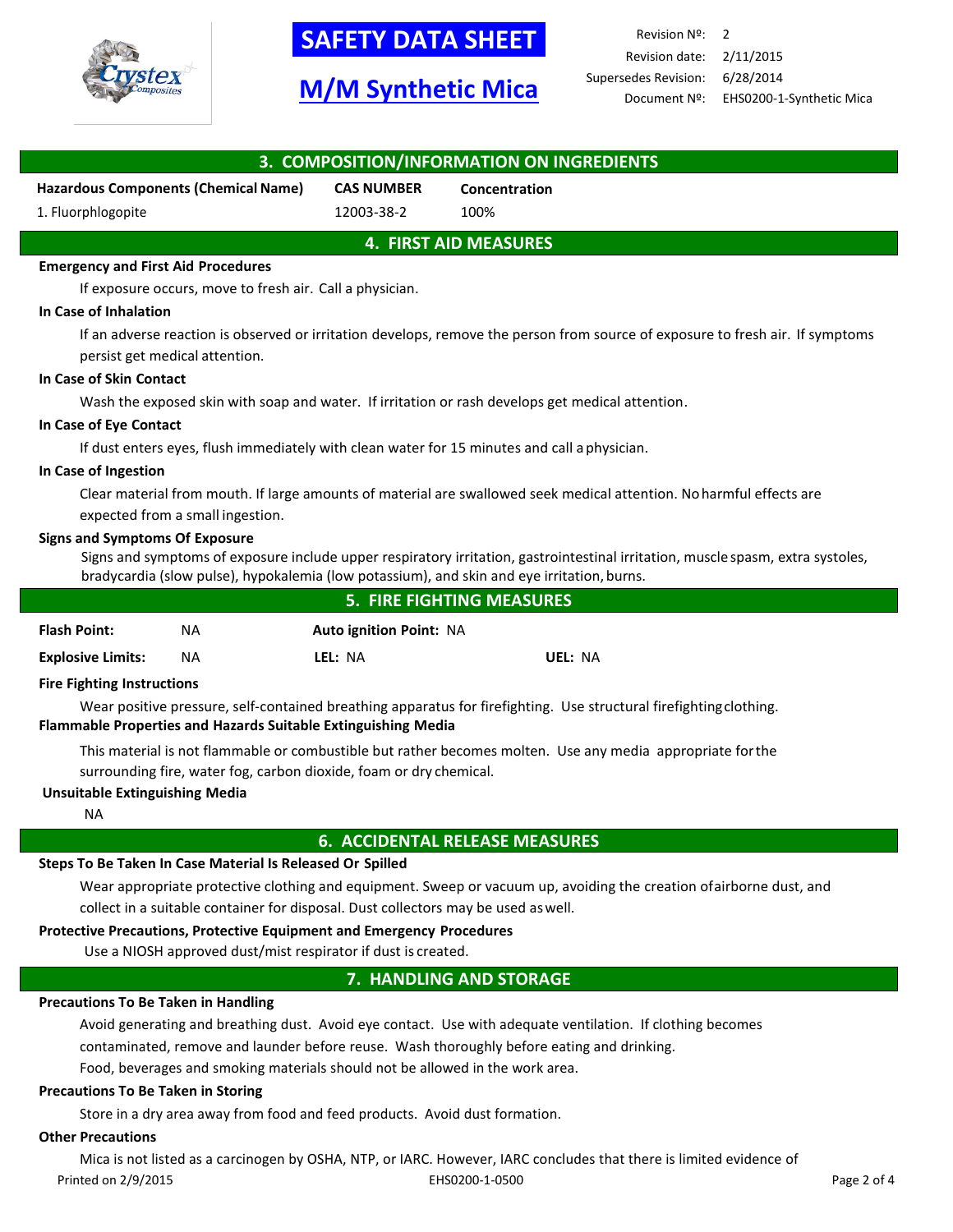

# **SAFETY DATA SHEET**

## **M/M Synthetic Mica**

| Revision $N^{\circ}$ : 2 |                                       |
|--------------------------|---------------------------------------|
| Revision date: 2/11/2015 |                                       |
| Supersedes Revision:     | 6/28/2014                             |
|                          | Document Nº: EHS0200-1-Synthetic Mica |

carcinogenicity of crystalline silica to humans. Excessive inhalation of dusts may cause lung injury with symptoms including shortness of breath and reduced pulmonary function.

# **8. EXPOSURE CONTROLS/PERSONAL PROTECTION**

| <b>Hazardous Components (Chemical Name)</b> | <b>CAS NUMBER</b> | <b>OSHA PEL</b>              | <b>ACGIH TLV</b>             |
|---------------------------------------------|-------------------|------------------------------|------------------------------|
| 1. Fluorphlogopite                          | 12003-38-2        | 2.5 mg/m <sup>3</sup> (as F) | 2.5 mg/m <sup>3</sup> (as F) |

### **Respiratory Equipment (Specify Type)**

For operations where the exposure limit may be exceeded and dust is generated, a NIOSH approved high efficiency particulate respirator is recommended. Equipment selection depends on contaminates type and concentration. Select in accordance with 29CFR1910.134 and good industrial hygiene practice.

### **Eye Protection**

Normal eye protection should be employed for plant operations. For dusty operations goggles may be required.

### **Protective Gloves**

Wear leather or other appropriate work gloves, if necessary for type of operation. The use of coverall is recommended.

### **Engineering Controls (Ventilation etc.)**

Keep area well ventilated.

### **Work/Hygienic/Maintenance Practices**

Wash hands and face thoroughly after exposure.

|                                    |                          | 9. PHYSICAL AND CHEMICAL PROPERTIES   |            |           |  |
|------------------------------------|--------------------------|---------------------------------------|------------|-----------|--|
| <b>Physical State:</b>             | l Gas                    | [ ] Liguid                            | [X ] Solid |           |  |
| <b>Appearance and Odor:</b>        |                          | White, sparkling and odorless powder  |            |           |  |
| Formula:                           | $Mg_3K[AlF_2O(SiO_3)_3]$ |                                       |            |           |  |
| <b>Molecular Weight:</b>           | 421.27                   |                                       |            |           |  |
| <b>Melting Point:</b>              | 1500°C                   | <b>Evaporation Rate:</b>              |            | NA        |  |
| <b>Boiling Point:</b>              | NA                       | <b>Solubility in Water:</b>           |            | None      |  |
| Specific Gravity (Water = $1$ ):   | 2.6                      | <b>Percent Volatile:</b>              |            | NA        |  |
| Density:                           | ΝA                       | <b>Saturated Vapor Concentration:</b> |            | <b>NA</b> |  |
| Vapor Pressure (vs. Air or mm Hg): | ΝA                       | <b>Viscosity:</b>                     |            | <b>NA</b> |  |
| Vapor Density (vs. $Air = 1$ ):    | NA                       | pH:                                   |            | <b>NA</b> |  |
|                                    |                          |                                       |            |           |  |

## **10. STABILITY AND REACTIVITY**

| <b>Stability</b>                                  | Unstable [ ]   | Stable $[X]$         |
|---------------------------------------------------|----------------|----------------------|
| <b>Conditions To Avoid - Instability</b>          | NA.            |                      |
| <b>Incompatibility - Materials To Avoid</b>       | NA.            |                      |
| <b>Hazardous Decomposition Or Byproducts</b>      | <b>NA</b>      |                      |
| <b>Possibility of Hazardous Reactions:</b>        | Will occur [ ] | Will not occur $[X]$ |
| <b>Conditions To Avoid - Hazardous Reactions:</b> | NA.            |                      |